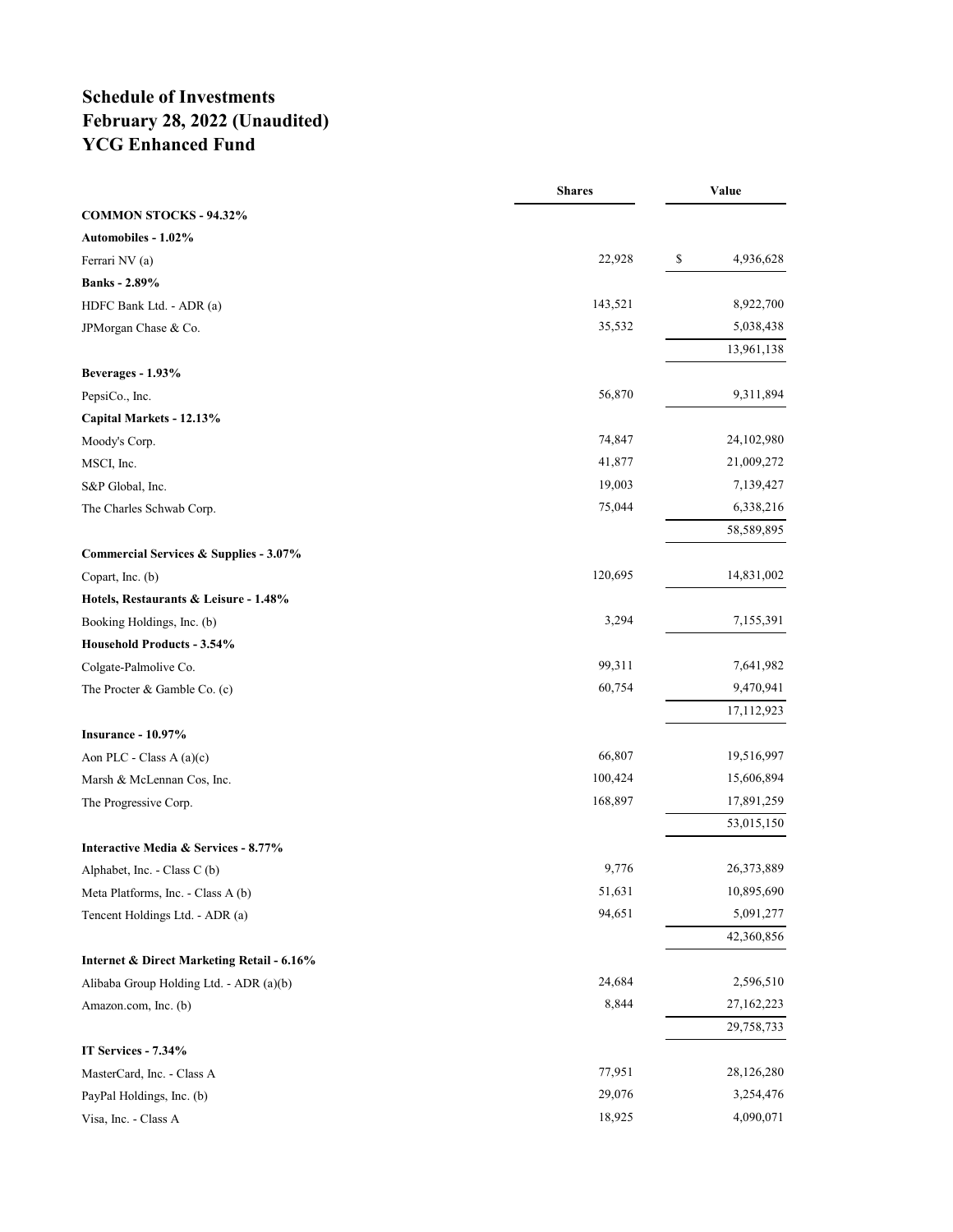|                                                                                |               | 35,470,827    |
|--------------------------------------------------------------------------------|---------------|---------------|
| <b>Personal Products - 6.47%</b>                                               |               |               |
| L'Oreal SA $(a)(d)$                                                            | 31,022        | 12,348,138    |
| The Estee Lauder Companies, Inc. - Class A                                     | 39,548        | 11,719,259    |
| Unilever PLC - ADR (a)                                                         | 143,369       | 7,207,159     |
|                                                                                |               | 31,274,556    |
| <b>Professional Services - 6.09%</b>                                           |               |               |
| CoStar Group, Inc. (b)                                                         | 232,844       | 14,205,813    |
| Verisk Analytics, Inc.                                                         | 85,668        | 15,192,363    |
|                                                                                |               | 29,398,176    |
| Real Estate Management & Development - 3.32%<br>CBRE Group, Inc. - Class A (b) | 165,570       | 16,035,454    |
| <b>Software - 8.81%</b>                                                        |               |               |
| Adobe, Inc. (b)                                                                | 12,828        | 5,999,399     |
| Intuit, Inc.                                                                   | 17,911        | 8,496,441     |
| Microsoft Corp.                                                                | 93,885        | 28,051,899    |
|                                                                                |               | 42,547,739    |
| Technology Hardware, Storage & Peripherals - 1.98%                             |               |               |
| Apple, Inc.                                                                    | 57,807        | 9,545,092     |
| Textiles, Apparel & Luxury Goods - 8.35%                                       |               |               |
| Adidas AG (a)                                                                  | 18,342        | 4,361,022     |
| Hermes International (a)                                                       | 7,311         | 10,181,264    |
| LVMH Moet Hennessy Louis Vuitton SE (a)                                        | 12,432        | 9,198,615     |
| NIKE, Inc. - Class B                                                           | 121,659       | 16,612,536    |
|                                                                                |               | 40,353,437    |
| TOTAL COMMON STOCKS (Cost \$282,648,795)                                       |               | 455,658,891   |
|                                                                                | Principal     |               |
| <b>SHORT-TERM INVESTMENTS - 3.99%</b>                                          | Amount        |               |
| U.S. Treasury Bills - 3.99%                                                    |               |               |
| 0.000%, 03/03/2022 (e)(f)                                                      | \$<br>108,000 | \$<br>108,000 |
| $0.001\%, 03/10/2022$ (e)                                                      | 193,000       | 192,999       |
| $0.002\%$ , 03/17/2022 (e)                                                     | 145,000       | 144,999       |
| $0.003\%, 03/24/2022$ (e)                                                      | 106,000       | 105,999       |
| $0.004\%, 03/31/2022$ (e)                                                      | 285,000       | 284,995       |
| $0.006\%$ , 04/07/2022 (e)                                                     | 105,000       | 104,997       |
| $0.007\%, 04/21/2021$ (e)                                                      | 128,000       | 127,995       |
| $0.008\%$ , 04/28/2022 (e)                                                     | 7,906,000     | 7,905,682     |
| $0.010\%, 05/05/2022$ (e)                                                      | 1,448,000     | 1,447,385     |
| $0.012\%, 05/12/2022$ (e)                                                      | 1,465,000     | 1,464,204     |
| $0.018\%, 05/19/2022$ (e)                                                      | 359,000       | 358,766       |
| $0.025\%, 05/26/2022$ (e)                                                      | 288,000       | 287,794       |
| $0.032\%, 06/02/2022$ (e)                                                      | 385,000       | 384,667       |
| $0.034\%, 06/09/2022$ (e)                                                      | 60,000        | 59,939        |
| $0.055\%$ , 06/16/2022 (e)                                                     | 2,261,000     | 2,258,327     |
| $0.069\%, 06/23/2023$ (e)                                                      | 1,726,000     | 1,723,618     |
| $0.111\%, 06/30/2022$ (e)                                                      | 1,391,000     | 1,388,958     |
| $0.139\%, 07/07/2022$ (e)                                                      | 63,000        | 62,887        |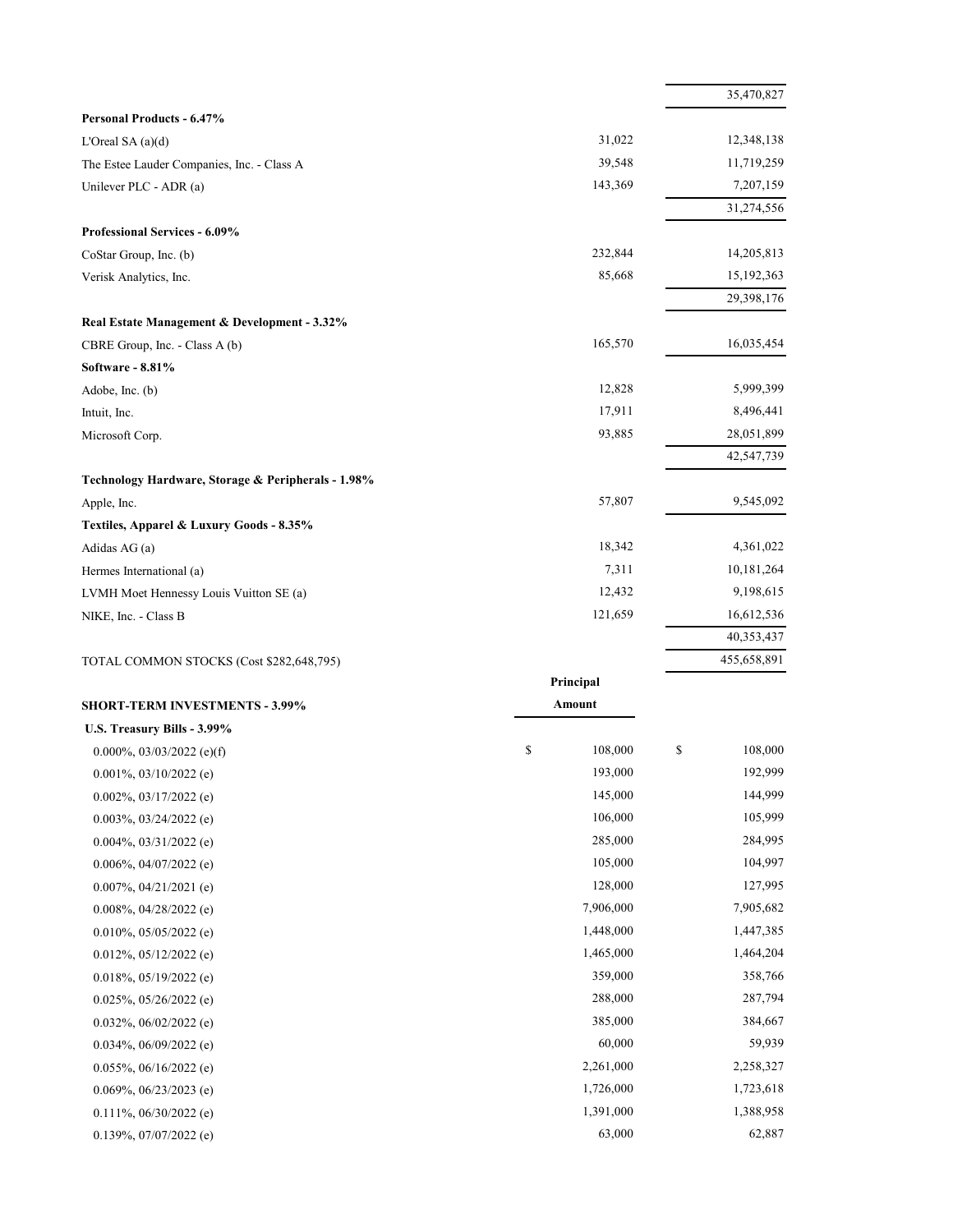| TOTAL NET ASSETS - 100.00%                       |         | 483,154,695 |
|--------------------------------------------------|---------|-------------|
| Other Assets in Excess of Liabilities - 1.69%    |         | 8,157,057   |
| Total Investments (Cost \$301,995,148) - 98.31%  |         | 474,997,638 |
| TOTAL SHORT-TERM INVESTMENTS (Cost \$19,346,353) |         | 19,338,747  |
| $0.607\%$ , 08/18/2022 (e)                       | 114,000 | 113,656     |
| $0.598\%, 08/25/2022$ (e)                        | 63,000  | 62,800      |
| $0.580\%$ , $08/11/2022$ (e)                     | 200,000 | 199,436     |
| $0.400\%$ , 08/04/2022 (e)                       | 458,000 | 456,830     |
| $0.210\%, 07/14/2022$ (e)                        | 94,000  | 93,814      |

Percentages are stated as a percent of net assets.

ADR American Depositary Receipt

- PLC Public Limited Company
- (a) Foreign issued security.
- (b) Non-income producing.

(c) A portion of this security is pledged as collateral on options written. As of February 28, 2022, the value of collateral is \$12,123,568.

(d) A portion of this security is classified as illiquid due to a technicality on how it trades; however, it is valued the same as the regular shares.

- (e) Reflects the annualized yield on the date of purchase for discounted investments.
- (f) Less than 0.0005%.

The Global Industry Classification Standard (GICS®) was developed by and/or is the exclusive property of MSCI, Inc. ("MSCI") and Standard & Poor Financial Services LLC ("S&P"). GICS is a service mark of MSCI and S&P and has been licensed for use by U.S. Bank Global Fund Services.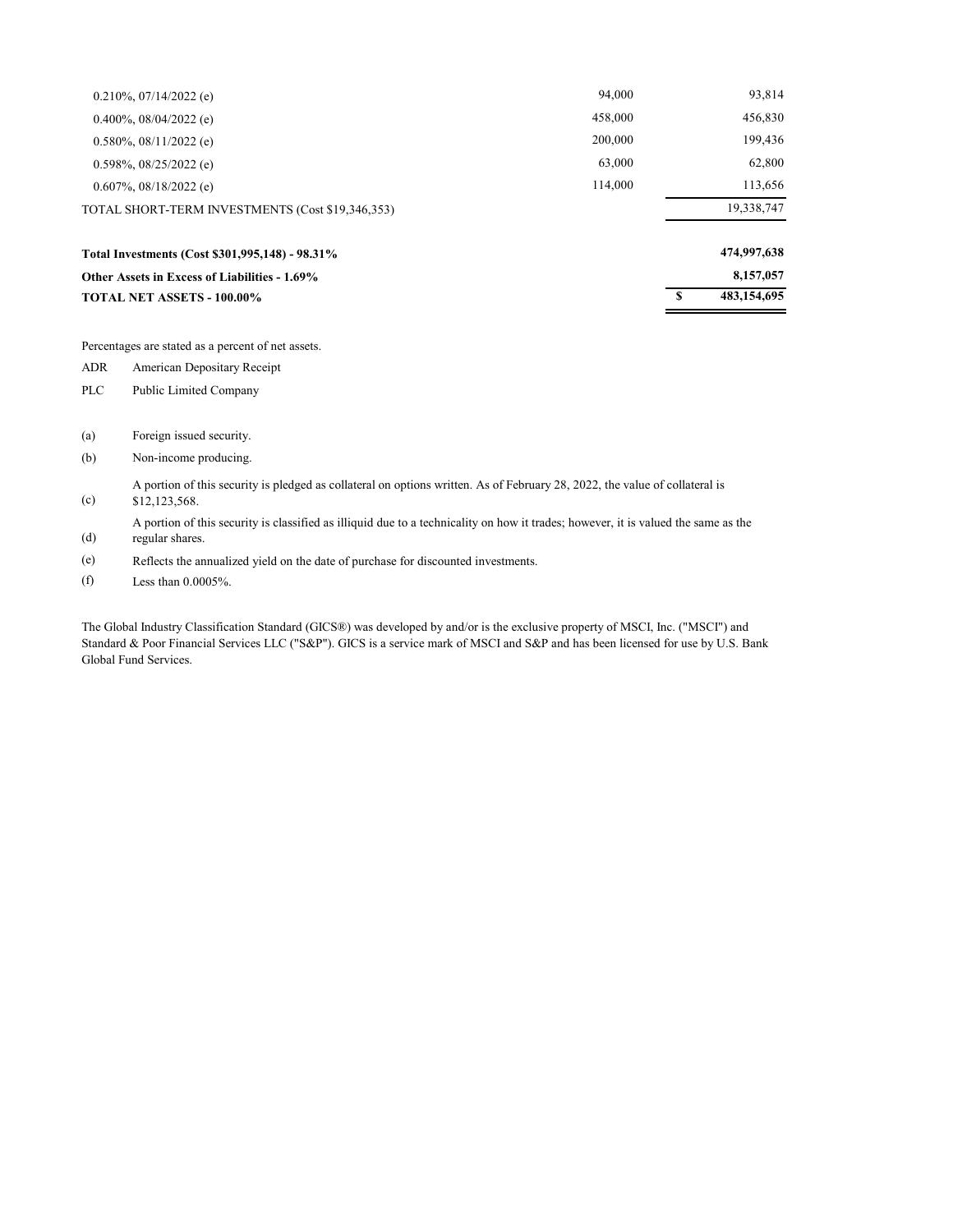## **Schedule of Options Written February 28, 2022 (Unaudited) YCG Enhanced Fund**

|                                                       | Contracts | <b>Notional Amount</b> |    | Value     |  |
|-------------------------------------------------------|-----------|------------------------|----|-----------|--|
| PUT OPTIONS (a)                                       |           |                        |    |           |  |
| Adobe, Inc.                                           |           |                        |    |           |  |
| Expiration: March 2022; Exercise Price: \$550.00      | 139       | 7,645,000              | \$ | 1,207,215 |  |
| Expiration: April 2022; Exercise Price: \$510.00      | 18        | 918,000                |    | 96,120    |  |
| Expiration: May 2022; Exercise Price: \$450.00        | 20        | 900,000                |    | 58,500    |  |
| Alibaba Group Holding Ltd.                            |           |                        |    |           |  |
| Expiration: March 2022; Exercise Price: \$120.00      | 46        | 552,000                |    | 75,440    |  |
| Expiration: May 2022; Exercise Price: \$120.00        | 140       | 1,680,000              |    | 284,620   |  |
| Amazon.com, Inc.                                      |           |                        |    |           |  |
| Expiration: April 2022; Exercise Price: \$3,000.00    | 3         | 900,000                |    | 34,515    |  |
| Expiration: May 2022; Exercise Price: \$3,100.00      | 5         | 1,550,000              |    | 117,000   |  |
| CoStar Group, Inc.                                    |           |                        |    |           |  |
| Expiration: April 2022; Exercise Price: \$65.00       | 80        | 520,000                |    | 48,800    |  |
| Expiration: April 2022; Exercise Price: \$75.00       | 121       | 907,500                |    | 179,080   |  |
| Intuit, Inc.                                          |           |                        |    |           |  |
| Expiration: April 2022; Exercise Price: \$540.00      | 13        | 702,000                |    | 93,145    |  |
| Meta Platforms, Inc.                                  |           |                        |    |           |  |
| Expiration: March 2022; Exercise Price: \$340.00      | 3         | 102,000                |    | 39,060    |  |
| Expiration: April 2022; Exercise Price: \$225.00      | 42        | 945,000                |    | 84,084    |  |
| Expiration: April 2022; Exercise Price: \$315.00      | 50        | 1,575,000              |    | 520,000   |  |
| Expiration: May 2022; Exercise Price: \$210.00        | 35        | 735,000                |    | 57,750    |  |
| Microsoft Corp.                                       |           |                        |    |           |  |
| Expiration: May 2022; Exercise Price: \$290.00        | 92        | 2,668,000              |    | 135,240   |  |
| Moody's Corp.                                         |           |                        |    |           |  |
| Expiration: May 2022; Exercise Price: \$330.00        | 16        | 528,000                |    | 38,560    |  |
| PayPal Holdings, Inc.                                 |           |                        |    |           |  |
| Expiration: March 2022; Exercise Price: \$190.00      | 68        | 1,292,000              |    | 541,824   |  |
| Expiration: April 2022; Exercise Price: \$125.00      | 42        | 525,000                |    | 71,652    |  |
| Expiration: April 2022; Exercise Price: \$170.00      | 56        | 952,000                |    | 334,152   |  |
| Expiration: May 2022; Exercise Price: \$105.00        | 70        | 735,000                |    | 52,850    |  |
| S&P Global, Inc.                                      |           |                        |    |           |  |
| Expiration: March 2022; Exercise Price: \$420.00      | 14        | 588,000                |    | 65,380    |  |
| Expiration: May 2022; Exercise Price: \$380.00        | 13        | 494,000                |    | 25,350    |  |
| Visa, Inc.                                            |           |                        |    |           |  |
| Expiration: March 2022; Exercise Price: \$210.00      | 58        | 1,218,000              |    | 28,420    |  |
| Expiration: March 2022; Exercise Price: \$215.00      | 130       | 2,795,000              |    | 94,900    |  |
| Total Options Written (Premiums received \$2,406,547) |           |                        | s  | 4,283,657 |  |
|                                                       |           |                        |    |           |  |

(a) Exchange Traded